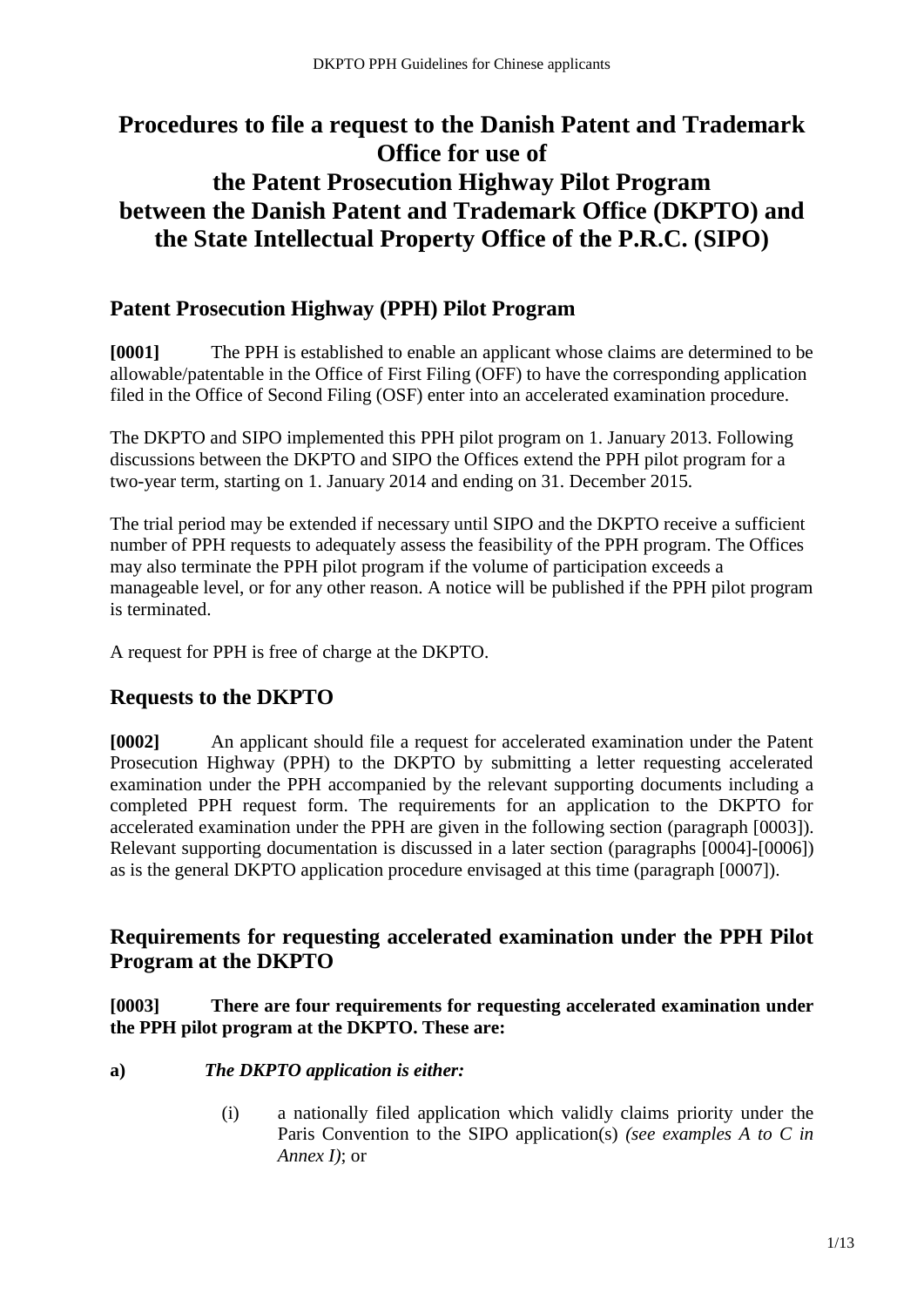- (ii) a nationally filed application which validly claims priority under the Paris Convention from a PCT application(s) which has no priority claims *(see example D in Annex I)*; or
- (iii) a PCT national phase application where the PCT international application has validly claimed priority from a SIPO national application(s) (*see example E in Annex I)*; or
- (iv) a PCT national phase application where the PCT international application has no priority claims *(see example F in Annex I)*; or
- (v) a PCT national phase application where the PCT international application has validly claimed priority from a PCT international application(s) which has no priority claims (*see examples G to H in Annex I)*; or
- (vi) a divisional of an application referred to any of (i) to (v) *(see example I in Annex I)*.

Note that where the relationship between the SIPO application that contains the allowable claims and the DKPTO application is not clearly apparent, the applicant must explain the relationship between these applications (e.g. SIPO application X that contains the allowable/patentable claims, claims domestic priority to SIPO application Y, which is the priority application claimed in the DKPTO application).

#### **b)** *At least one corresponding SIPO application has one or more claims that have been determined to be allowable by the SIPO.*

Claims clearly identified to be allowable in the latest Office Action by a SIPO examiner or in the SIPO Granted Patent can form the basis for a request for an accelerated examination under the PPH pilot program at DKPTO.

The Office Action includes:

- (a) Decision to Grant a Patent
- (b) First/Second/Third/…Office Action,
- (c) Decision of Refusal,
- (d) Reexamination Decision, and
- (e) Invalidation Decision.

Claims are also "determined to be allowable/patentable" in the following circumstances: If the SIPO office action does not explicitly state that a particular claim is allowable/patentable, the applicant must include explanation accompanying the request for participation in the PPH pilot program that no rejection has been made in the SIPO office action regarding that claim, and therefore, the claim is deemed to be allowable/patentable by the SIPO.

For example, if claims are not shown in the item of "6. the Opinion on the Conclusion of Examination (审查的结论性意见) about Claims (关于权利要求书)" in the "First Notice of the Opinion on Examination(第一次审查意见通知书)" or "5. the Opinion on the Conclusion of Examination (审查的结论性意见) about Claims (关于权利要求书)" in the "Second/Third/…Notice of the Opinion on Examination(第 次审查意见通知书)" of the SIPO, those claims may be deemed to be implicitly identified to be allowable/patentable and then the applicant must include the above explanation.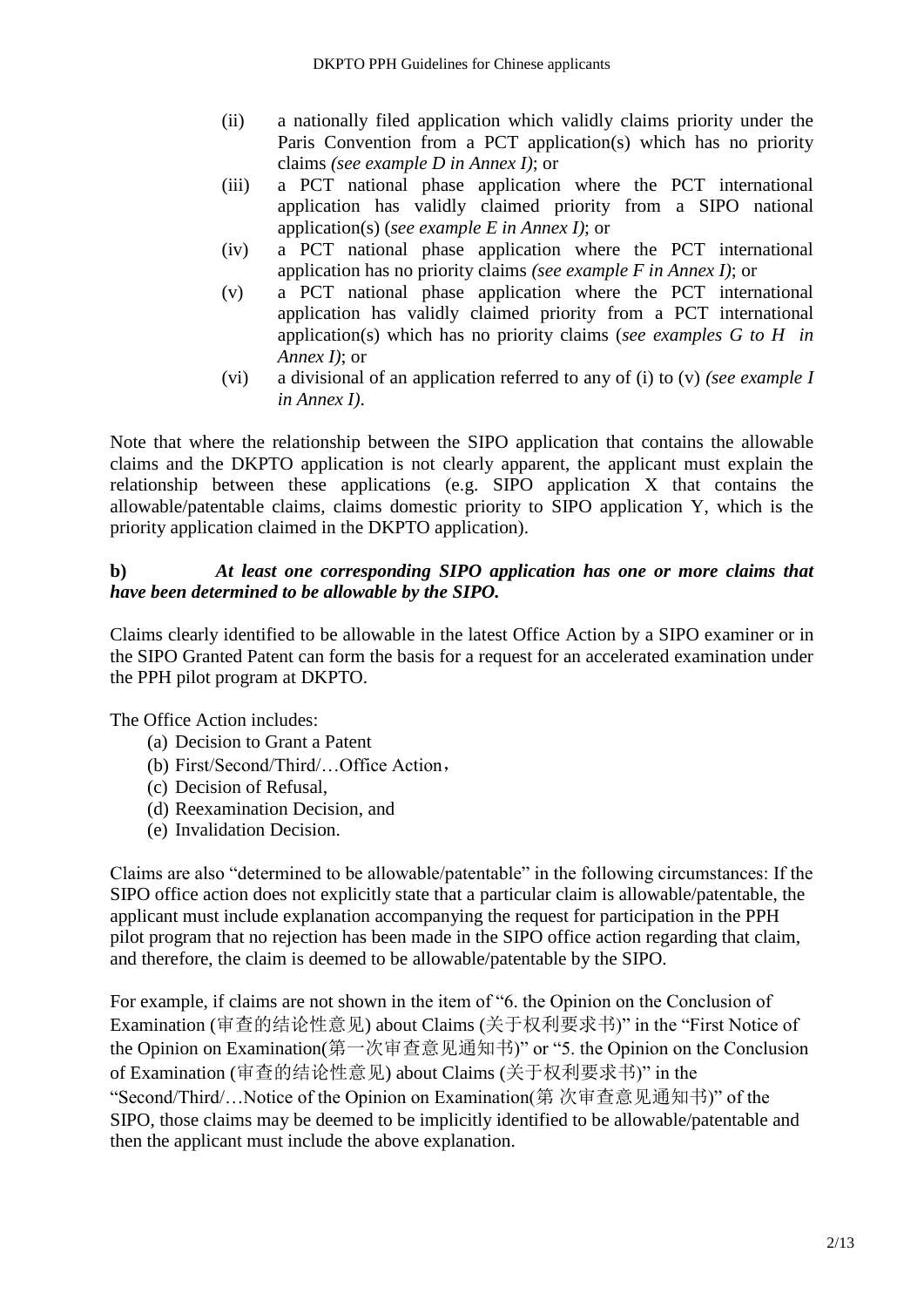#### **c)** *All claims in the DKPTO application for accelerated examination under the PPH must sufficiently correspond to one or more of those claims indicated as allowable in the SIPO.*

All claims on file as originally filed or as amended, for examination under the PPH must sufficiently correspond to one or more of those claims indicated as allowable in the SIPO.

Claims are considered to "sufficiently correspond" where, accounting for differences due to translations and claim format, the claims in the DKPTO are of the same or similar scope as the claims in the SIPO, or the claims in the DKPTO are narrower in scope than the claims in the SIPO.

In this regard, a claim that is narrower in scope occurs when a SIPO claim is amended to be further limited by an additional feature that is supported in the specification (description and/or claims).

A claim in the DKPTO which introduces a new/different category of claims to those claims indicated as allowable in the SIPO is not considered to sufficiently correspond. For example, the SIPO claims only contain claims to a process of manufacturing a product, then the claims in the DKPTO are not considered to sufficiently correspond if the DKPTO claims introduce product claims that are dependent on the corresponding process claims.

It is not necessary to include all claims determined to be patentable in the SIPO in the application to the DKPTO, as the deletion of claims is allowable. In a case where an application to the SIPO contains 5 claims which are determined to be allowable, the corresponding application to the DKPTO may contain only 3 of those 5 claims.

Examples of claims which comply with requirement c) are given in Annex III.

#### **d)** *The DKPTO has not yet issued a communication stating an intention to grant.*

The heading for such a communication will either be

- "Berigtigelse" (in Danish) or "Intention to Grant" (in English), or
- "Godkendelse" (in Danish) or "Grant" (in English).

## **Required documents for accelerated examination under the PPH pilot program at the DKPTO**

#### **[0003] The following documentation will be needed to support a request for accelerated examination under the PPH pilot program at the DKPTO:**

**a)** *A copy of the office action(s) relating to the corresponding SIPO application(s) and a translation thereof if the office actions are not issued in English***.** 

The term "office actions" is here used to define the correspondence sent to the applicant or the applicant's representative by the SIPO examiner.

The applicant must supply the DKPTO with copies of the office actions issued by SIPO for the corresponding application(s). If SIPO's office actions are not issued in English, the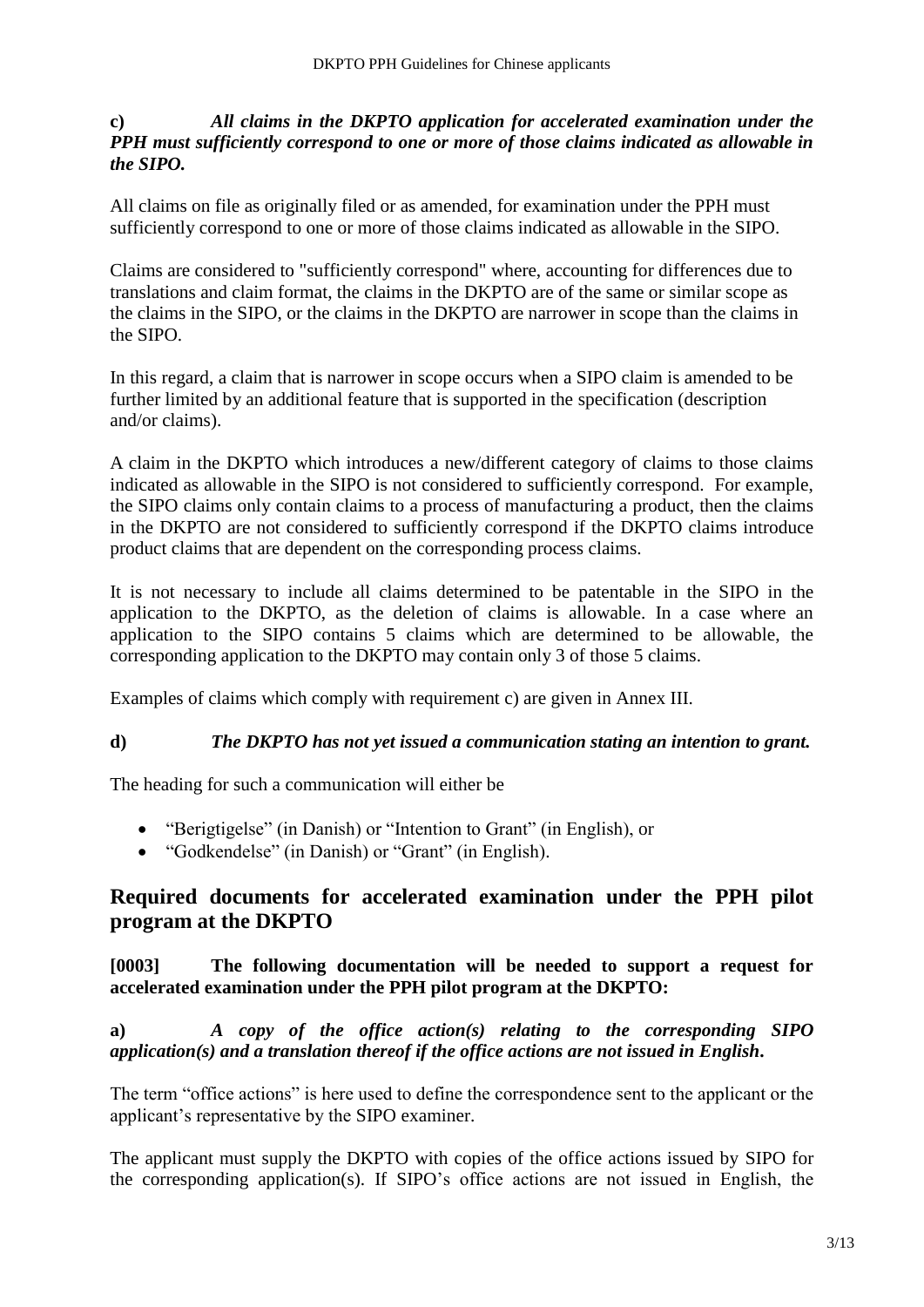applicant must also submit translations of SIPO's office actions in either English or Danish. Machine translation is admissible. However, if the DKPTO examiner is not able to understand the translated office actions to a sufficient extent, the DKPTO examiner can request the applicant to submit professional translations.

#### **b)** *A copy of the claims determined to be patentable by the SIPO and translations hereof.*

The applicant must submit copies to the DKPTO of the claims allowed by the SIPO. If the allowed claims are not in English, the applicant must further submit a translation of the allowed claims into either English or Danish. Machine translation is admissible. However, if the DKPTO examiner is not able to understand the translated claims to a sufficient extent, the DKPTO examiner can request the applicant to submit professional translations.

#### **c)** *A completed claim correspondence table showing the relationship between the claims of the DKPTO application for accelerated examination under the PPH and the claims of the corresponding application considered patentable by the SIPO.*

Sufficient correspondence of claims occurs where the claims satisfy the requirements of section [0003]c. The claim correspondence table must indicate how all the claims in the DKPTO application correspond to the patentable claims in the SIPO application as shown in the Annex IV. The claim correspondence table must be written in either English or Danish.

Where the claims filed to the DKPTO are literal translations of the claims which the SIPO has determined to be allowable, it will be sufficient to write "they are the same" in the claim correspondence table. When the claims applied for at the DKPTO are not literal translations, it will be necessary to explain why there is sufficient correspondence of each claim based on the criteria set out in section [0003]c above.

Applicant is required to submit a new claims correspondence table along with the amendments. Any claims amended or added after the grant of the request for participation in the PPH pilot program but before the DKPTO first action must sufficiently correspond to the claims indicated as patentable/allowable in the in the SIPO application. Any claims amended or added after the first DKPTO action need not to sufficiently correspond to the claims indicated as patentable/allowable in the SIPO in order to overcome the reasons for refusal raised by DKPTOI examiners.

#### **d)** *A copy of the references cited by the SIPO examiner.*

If the references are patent documents, it will not be necessary to submit these documents, as they will usually be available to the DKPTO. If the DKPTO does not have access to the relevant patent documents, the applicant must submit these documents at the request of the DKPTO. Non-patent literature must always be submitted.

Submission of translations of the references is not required. However, applicants will be free to file translations as part of the supporting documentation when initially requesting accelerated examination under the PPH to allow prompt consideration of the citations if they so desire.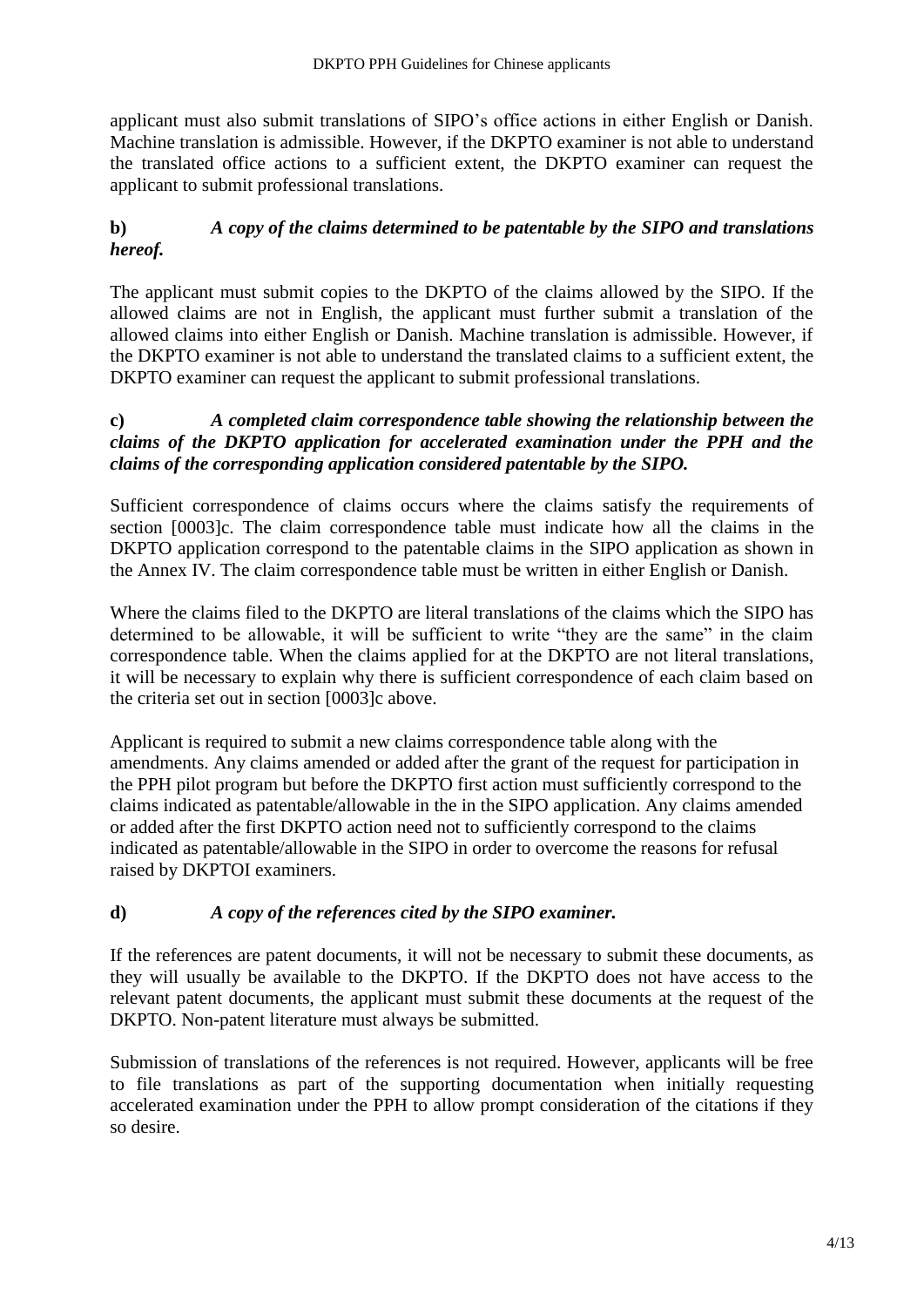**[0005]** The applicant is required to complete a form for requesting accelerated examination under the PPH pilot program (as given in Annex II below) which will be available for download from the DKPTO's website on [http://internationalcooperation.dkpto.org/patent-prosecution-highways/pph-between-denmark](http://internationalcooperation.dkpto.org/patent-prosecution-highways/pph-between-denmark-and-china.aspx)[and-china.aspx.](http://internationalcooperation.dkpto.org/patent-prosecution-highways/pph-between-denmark-and-china.aspx) The form must be sent to the DKPTO along with the relevant supporting documentation.

**[0006]** The applicant need not provide further copies of documentation, if the applicant has already submitted the documents noted above to the DKPTO through simultaneous or past procedures.

## **Procedure for accelerated examination under the PPH Pilot Program at the DKPTO**

**[0007]** The applicant files a letter requesting accelerated examination under the PPH Pilot Program to the DKPTO, including the relevant supporting documents as noted above and a completed request form (as given in Annex II below and also available from DKPTO's website). The application for accelerated examination under the PPH may be made by e-mail or conventional mail.

E-mail requests for PPH processing at the DKPTO must be sent to: [pvs@dkpto.dk.](mailto:pvs@dkpto.dk)

PPH requests sent by conventional mail must be sent to:

Danish Patent and Trademark Office Helgeshøj Allé 81 2630 Taastrup Denmark

The PPH request form should be the uppermost document when applying for accelerated examination by conventional mail to ensure that the request is processed correctly. All subsequent correspondence from the applicant to the DKPTO must be clearly identified as concerning a PPH pilot program application to ensure that the correspondence is processed correctly.

The DKPTO decides whether the application can be entitled the status of accelerated examination under the PPH when DKPTO receives a request with the documents stated above. When DKPTO decides that a request is acceptable, the application is assigned a special status for accelerated examination. The applicant will not be notified if the request is accepted.

If the request does not meet all the requirements set forth above, the applicant will be notified and the defects in the request will be identified. When the request is corrected by the applicant, the application will continue its accelerated examination under the PPH.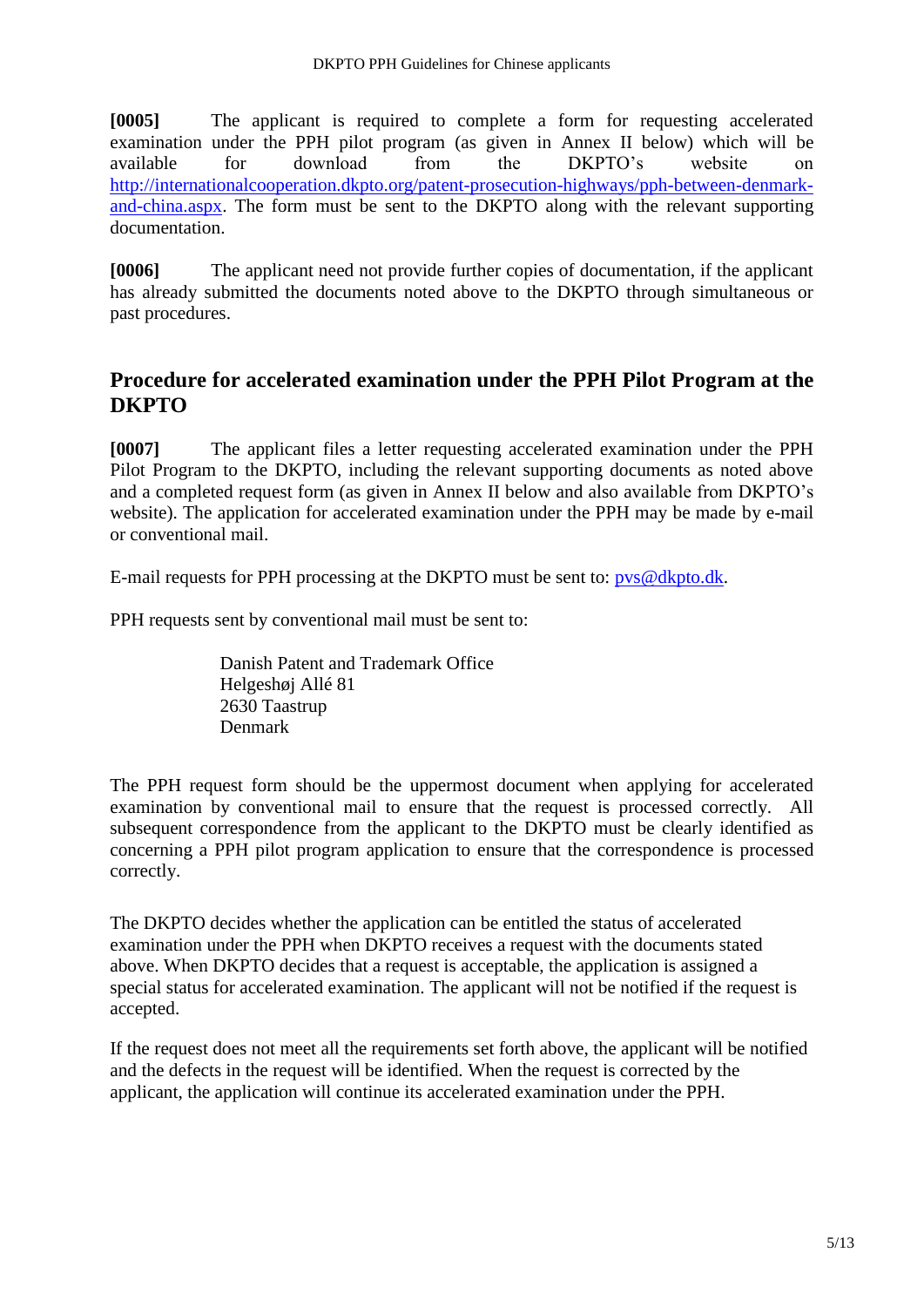The PPH administrator will consider the request and if all requirements are met the PPH administrator will notify the relevant examining group. The DKPTO's patent examiners will conduct the accelerated examinations.

#### **ANNEX I**

Examples of Danish patent applications eligible for accelerated examination under the PPH pilot program at DKPTO:

**a)(i) A nationally filed application which validly claims priority under the Paris Convention to the SIPO application(s):**

#### **Example A:**



**Example B:**

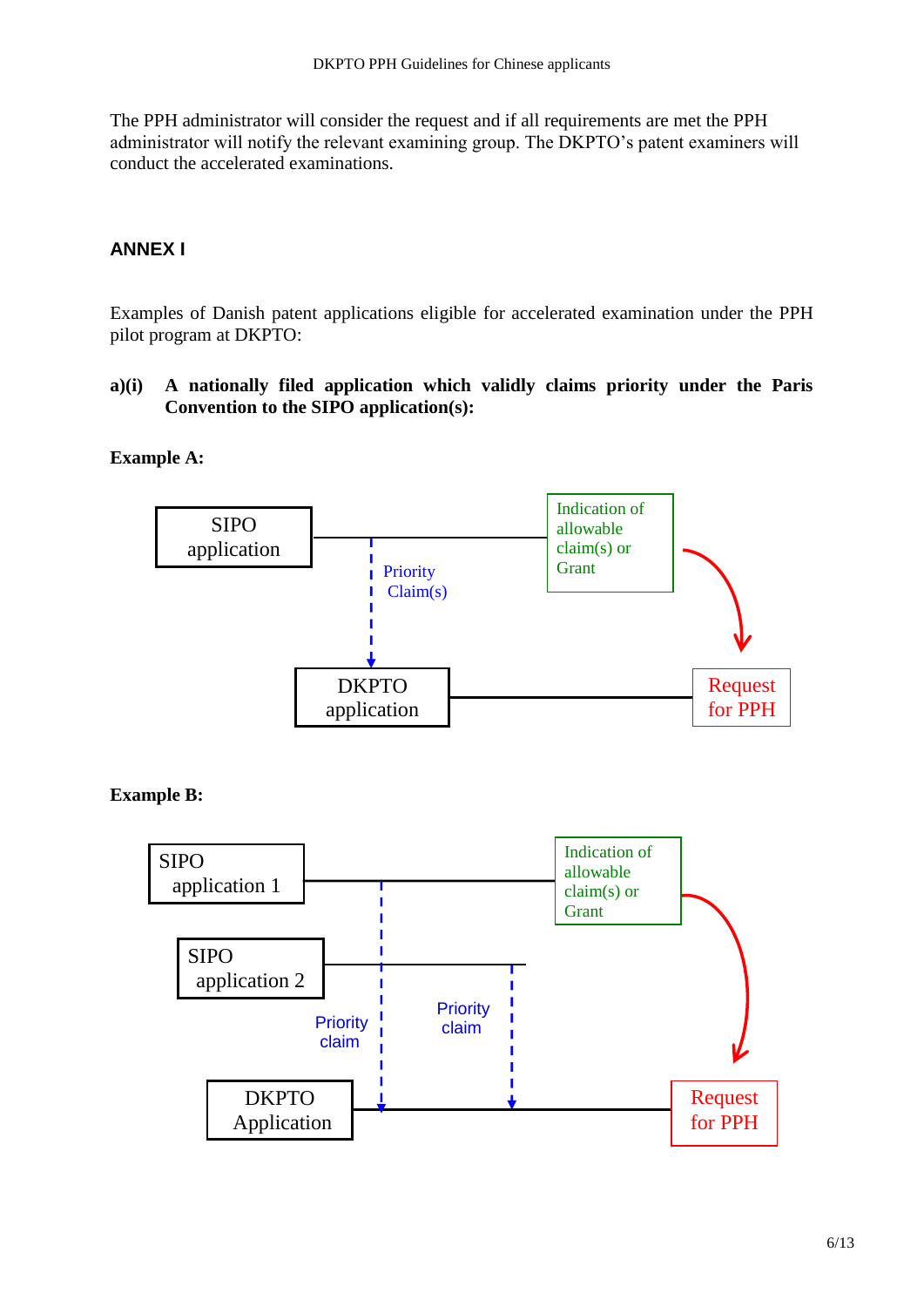#### **Example C:**



**a)(ii) A nationally filed application which validly claims priority under the Paris Convention from a PCT application(s) which has no priority claims:**

**Example D:**

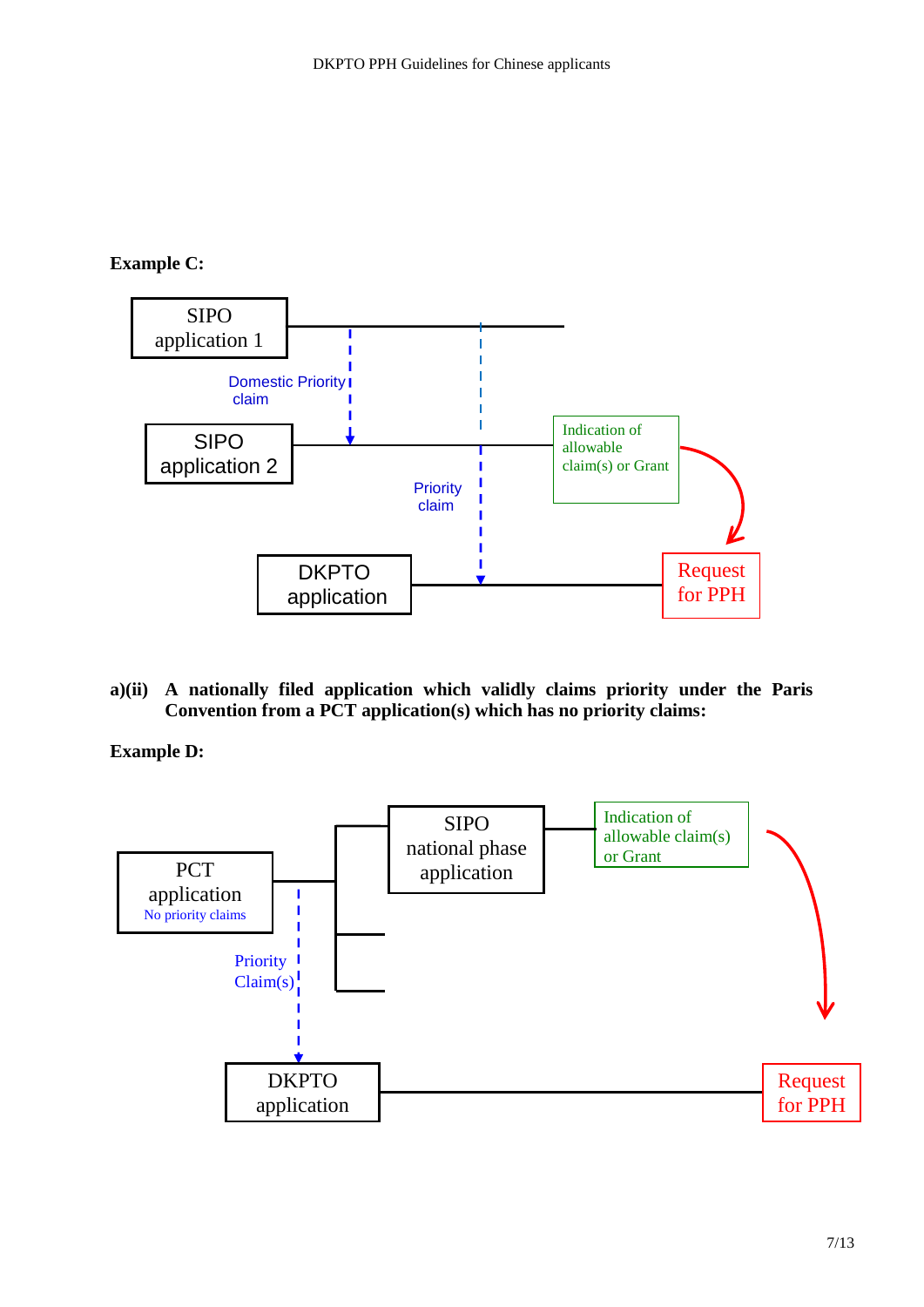**a)(iii) A PCT national phase application where the PCT international application has validly claimed priority from a SIPO national application(s):**

#### **Example E:**



**a)(iv) A PCT national phase application where the PCT international application has no priority claims:**

**Example F:**

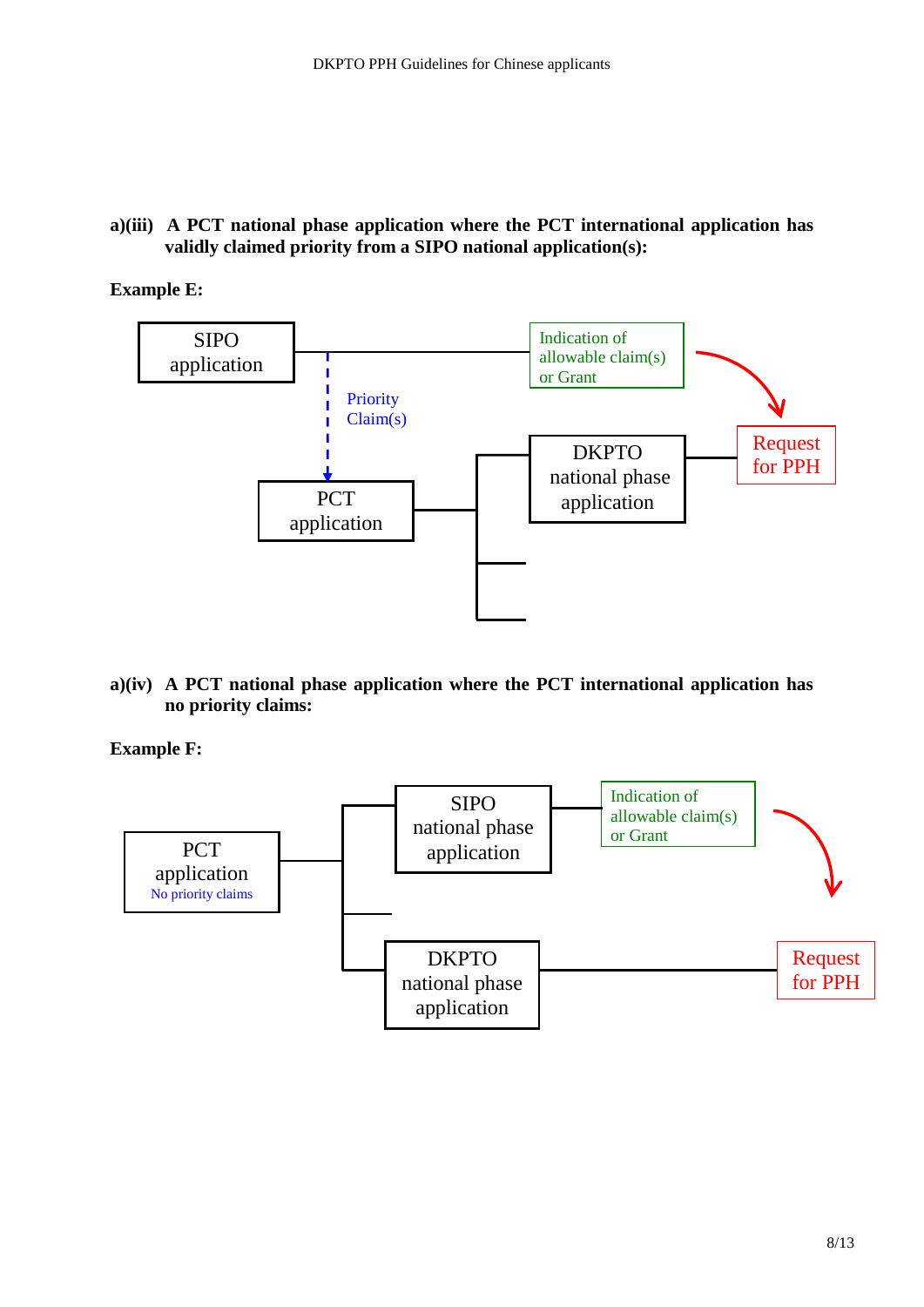#### **a)(v) A PCT national phase application where the PCT international application has validly claimed priority from a PCT application(s) which has no priority claims:**

**Example G:** 



**Example H:** 

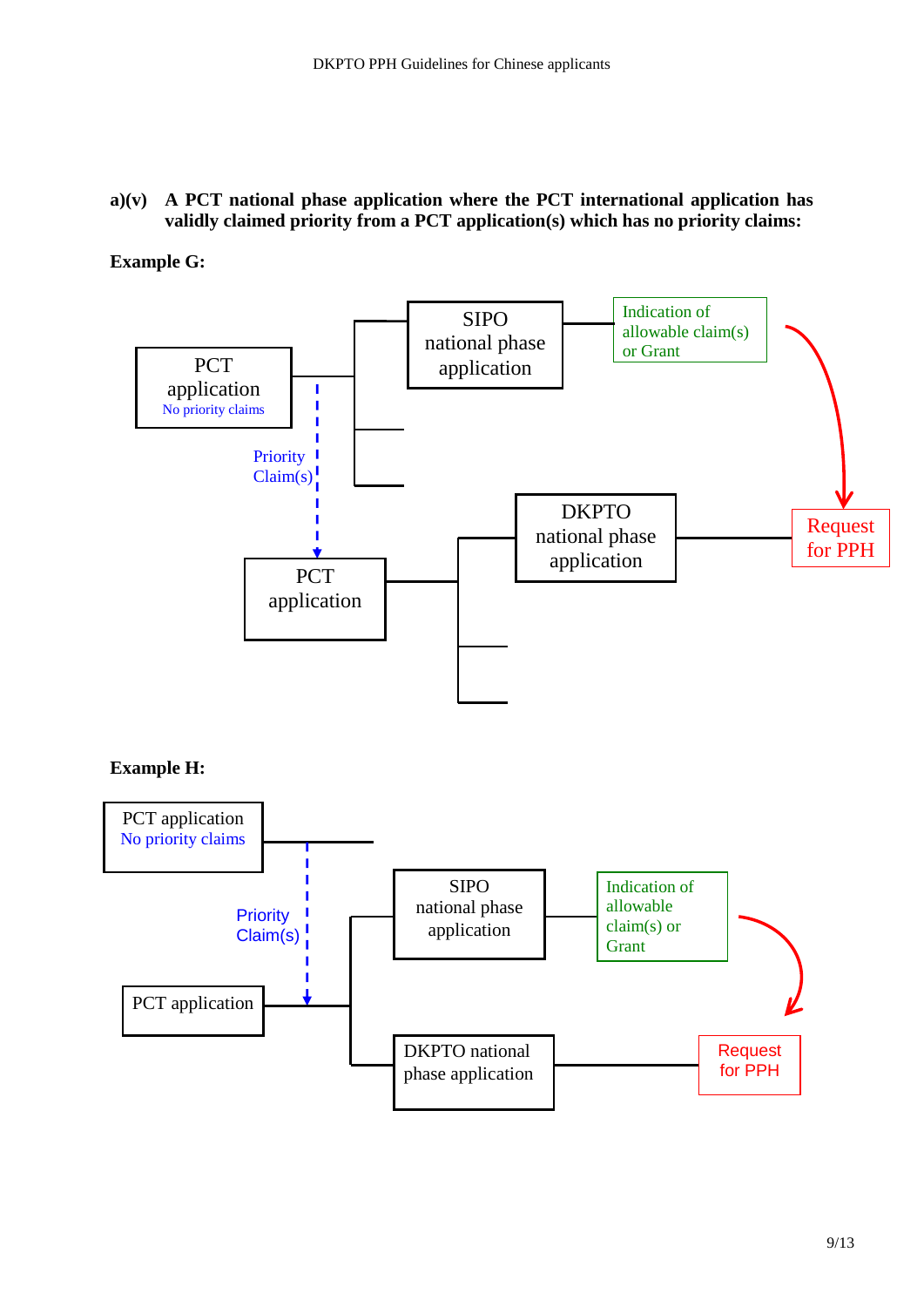#### **a)(vi) A divisional of an application referred to any of (i) to (v):**

### **Example I:**

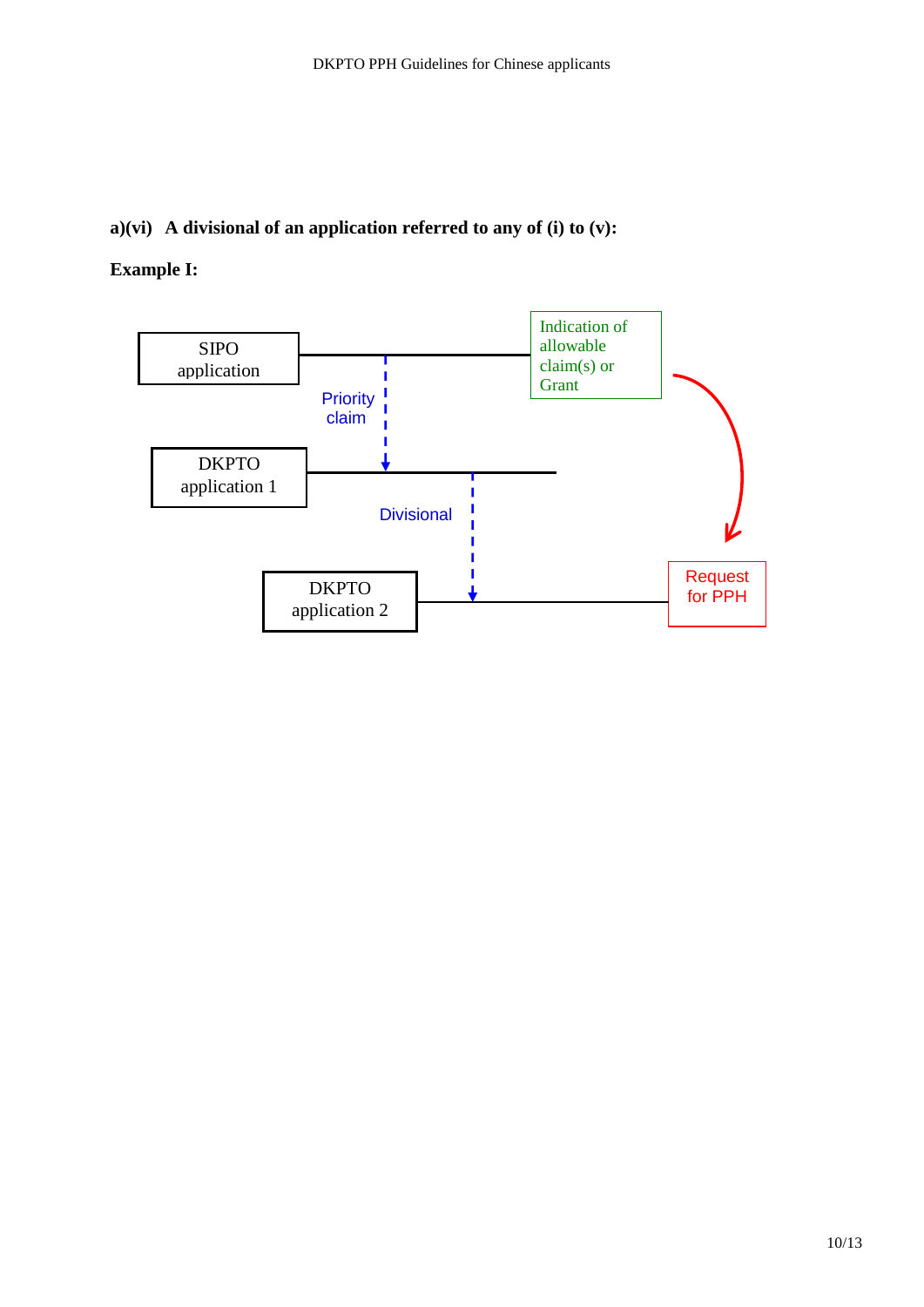#### **ANNEX II**

# **PPH REQUEST**

## **Request for Accelerated Examination at the DKPTO under the Patent Prosecution Highway Pilot Program between the DKPTO and SIPO**

#### **1** DK application number: Corresponding SIPO application number(s):

#### **2 Either**:

**3 Either:**

|   | a) Copy of SIPO office action(s) in English or a translation thereof in<br>English or Danish attached:                   |  |
|---|--------------------------------------------------------------------------------------------------------------------------|--|
|   | or                                                                                                                       |  |
|   | b) SIPO office action(s) on file from previous PPH request:<br>DK application number:                                    |  |
| 3 | Either:                                                                                                                  |  |
|   | a) Copy of claims of corresponding SIPO application in English or<br>a translation thereof in English or Danish attached |  |
|   | or                                                                                                                       |  |
|   | b) SIPO application claims on file from previous PPH request:<br>DK application number:                                  |  |
| 4 | Claim correspondence table attached:                                                                                     |  |
|   |                                                                                                                          |  |

**Please ensure that this is the uppermost document when requesting accelerated examination under the PPH.**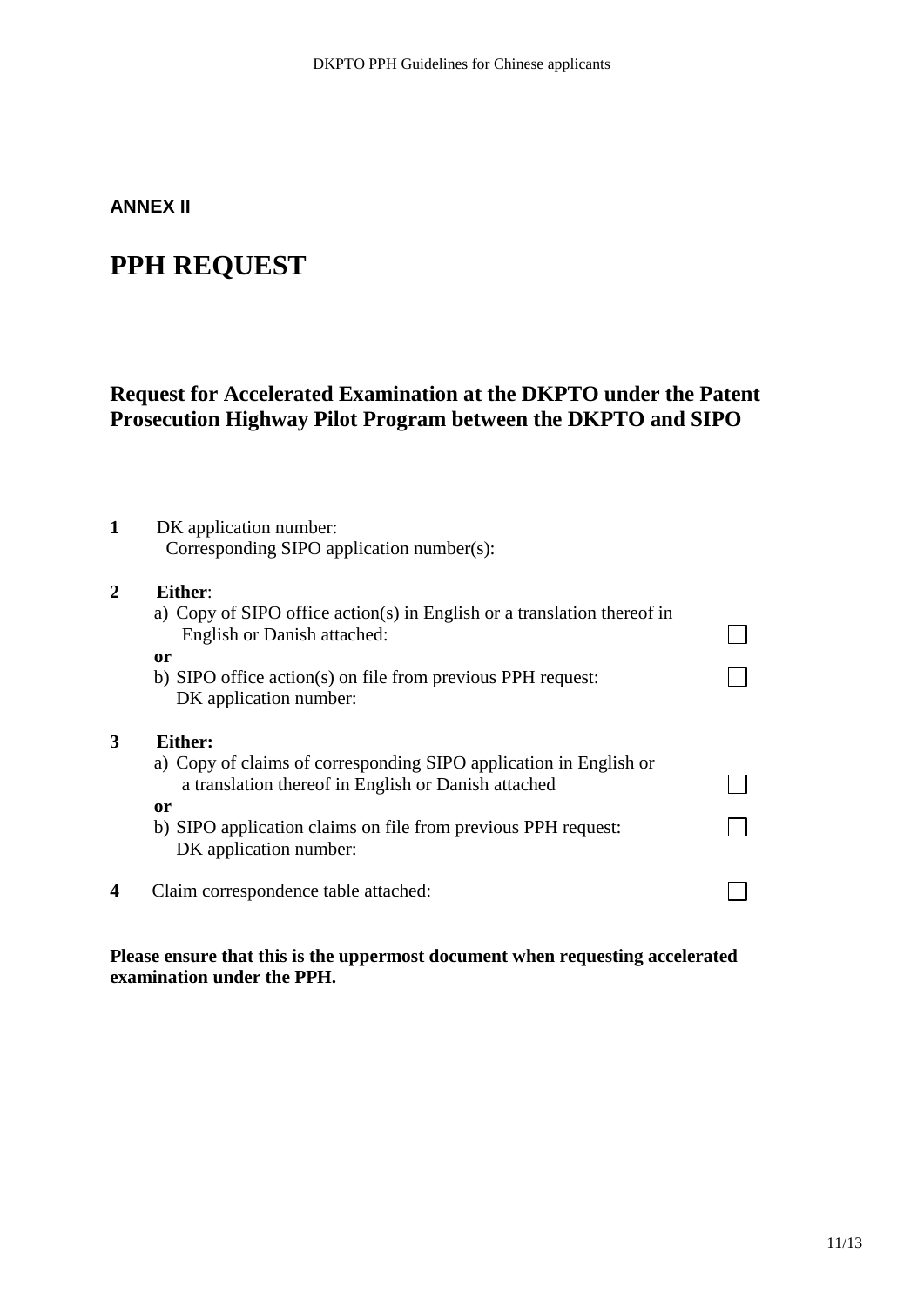#### **ANNEX III**

The following figure contains examples of claims which meet the requirement of "sufficient correspondence" as laid down in PPH requirement c):

| <b>SIPO</b> claims   | <b>Subject</b><br>matter | <b>DKPTO</b><br>claims | <b>Subject</b><br>matter                      | <b>Comment</b>                                                                                                                                             |
|----------------------|--------------------------|------------------------|-----------------------------------------------|------------------------------------------------------------------------------------------------------------------------------------------------------------|
| 1(independent)       | $\mathsf{A}$             |                        | $\mathsf{A}$                                  | The same as SIPO claim 1.                                                                                                                                  |
| $2$ (dependent on 1) | $A + a$                  | $\overline{2}$         | $A + a + b$                                   | Claim 2 has the additional technical<br>feature "b" on the SIPO claim 2.                                                                                   |
| 3(dependent on 1)    | $A + b$                  | 3                      | A                                             | Similar to SIPO claim 1 except for<br>claim format.                                                                                                        |
|                      |                          | $\overline{4}$         | $A + d$<br>(new<br>indepen-<br>dent<br>claim) | Claim 4 has an additional technical<br>feature "d" on the SIPO claim 1.<br>Where "d" is supported in the<br>description but is not claimed in the<br>SIPO. |

*Where "A" is the subject matter and "a", "b", and "d" are the additional technical features which narrow (further restrict) the scope of the subject matter.*